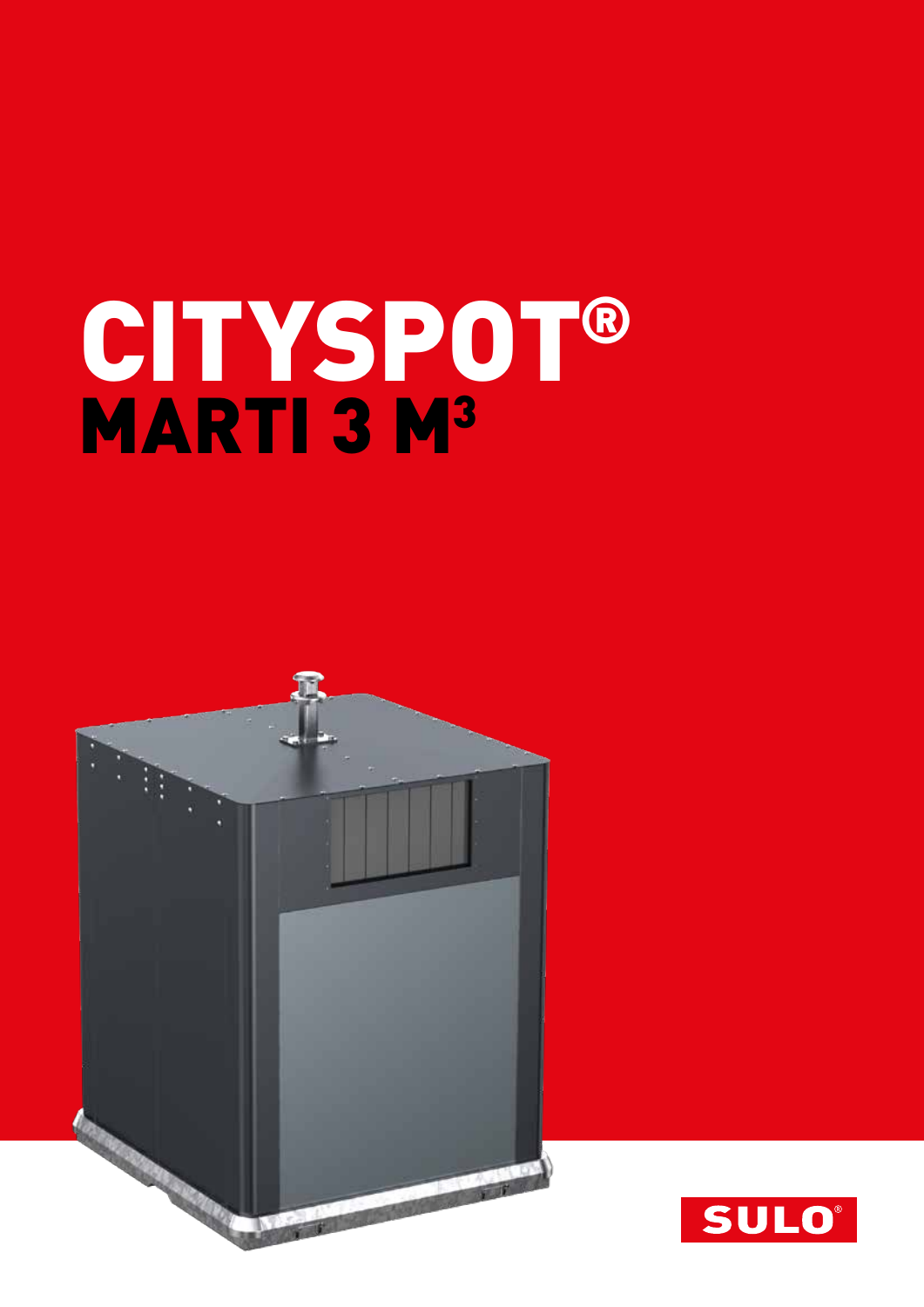



## PREMIUM IN DESIGN AND FUNCTION Marti 3 m3

Ã

### **This solid and puristic metal bank allows the optimal use of the full volume and obstacle-free insertion of large-sized recyclables**

A County Many 1971 N. R. The British

- Rounded edges and smooth surfaces without dead spaces guarantee maximum comfort in handling, emptying and maintenance
- **Advanced ergonomics due to reduced** throw-in-height
- Best ratio size-useable-space thanks to double chains guided by rollers
- **Interior can be completely filled, no obstacle for** throwing and collecting
- 90° opening flaps mean that emptying is completely friction-free
- The ultimate bank for large recyclables and cardboard
- Large metal surfaces allow full individualisation with stickers
- **Marti is the only recycling bank that can be** equiped with access control for pay as you throw policy. It´s moveability is an advantage in comparison with underground and semiundergroundsystem



#### LIFTING DEVICES



Kinshofer

### SLOT SYSTEMS\*

**VERTICAL** 

r

 $\blacktriangleright$ 

\* All slot Systems on demand









**Cardboard** Signal Blue

RAL 5005

**Cardboard** Signal Blue



RAL 5005

**Residual waste**



Slate Grey RAL 7015



**COLOURS** 

**Paper** Signal Blue RAL 5005

**Big user Flap**

LEVEL MEASUREMENT

PAY AS YOU

DISABILITY ACCESS  $\frac{1}{\sqrt{6}}$   $\frac{1}{\sqrt{6}}$ 

BILATERAL

莆

 $($ ((

ACCESS CONTROL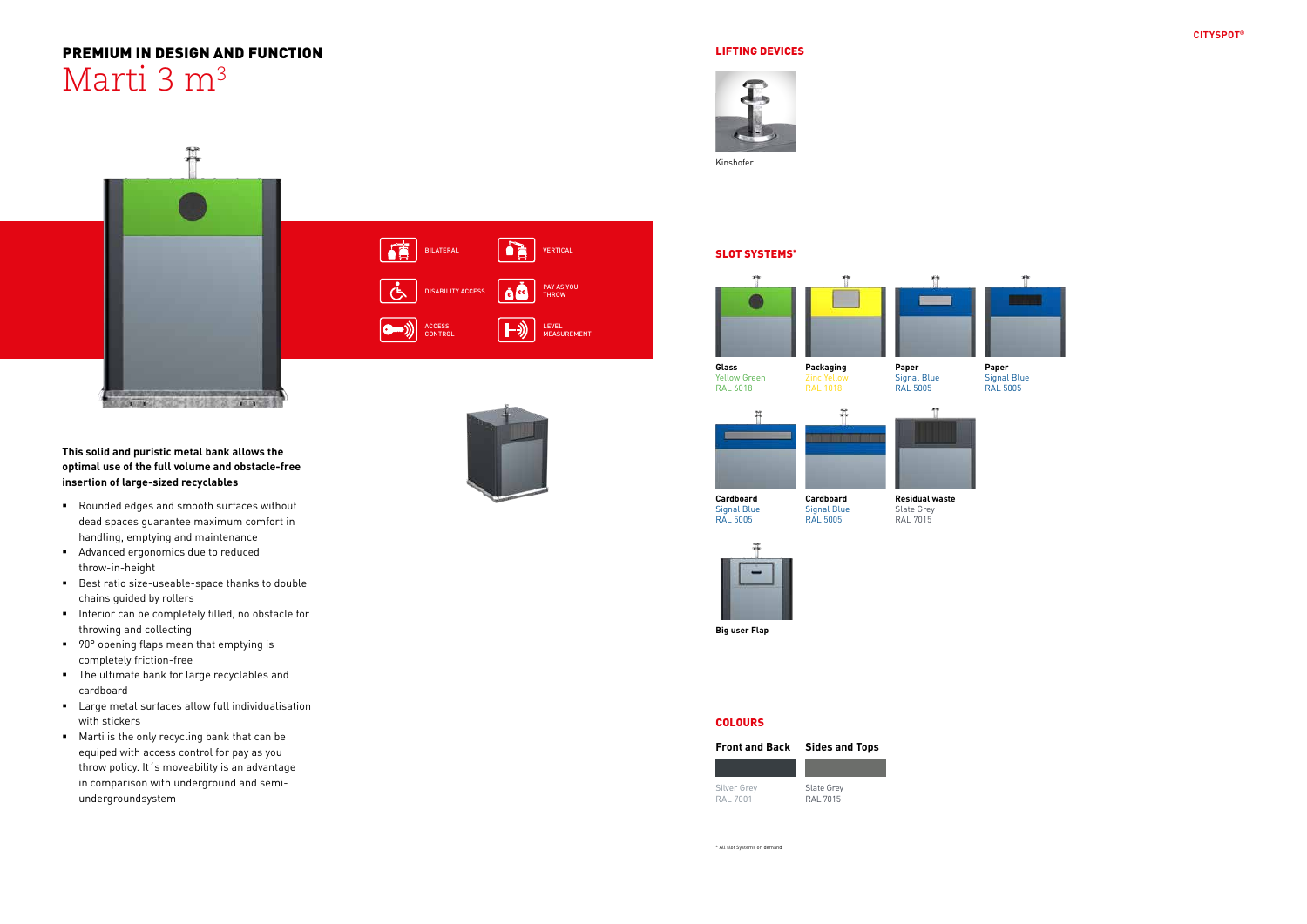

B

| Marti 3m <sup>3</sup><br>Dimensions $\sim$ (mm) |      | <b>Volumes</b>                            |     |
|-------------------------------------------------|------|-------------------------------------------|-----|
| A Width                                         | 1450 | Useful Volumes ~ $[m^3]$ 2,90             |     |
| <b>B</b> Height                                 | 2028 | Unloaded weight (kg)                      | 310 |
| C Depth                                         | 1508 | Space requirements (m <sup>2</sup> ) 2,19 |     |

### Cityspot® TECHNICAL SPECIFICATIONS\*

## Cityspot® TECHNICAL INFORMATION\*



|                                           | 3 m <sup>3</sup>                                                                        |  |
|-------------------------------------------|-----------------------------------------------------------------------------------------|--|
| <b>TECHNICAL SPECIFICATIONS</b>           |                                                                                         |  |
| <b>Dimensions</b>                         | Depth: 1508 mm,<br>Width: 1190 mm, Height: 2028 mm                                      |  |
| Useful volumes                            | $2,71-2,9$ m <sup>3</sup>                                                               |  |
| <b>Unloaded weigth</b>                    | 295-310 kg                                                                              |  |
| <b>Lifting device</b>                     | Kinshofer                                                                               |  |
| <b>INSTALLATION</b>                       |                                                                                         |  |
| <b>Space requirements</b>                 | 1,79                                                                                    |  |
| <b>Transport</b>                          | 9 per truck                                                                             |  |
| HANDLING, COMFORT AND FLEXIBILITY         |                                                                                         |  |
| <b>Accesibility</b>                       |                                                                                         |  |
| Sound-proofing                            | Double skin installation: polyethylene foam + high density polyethy-<br>lene protection |  |
| <b>EMPTYING</b>                           |                                                                                         |  |
| <b>Number of operators</b>                | ŧ                                                                                       |  |
| <b>Duration of emptying</b>               | $1-2$ min                                                                               |  |
| Emptying system according prehension grip | Double flap, vertical                                                                   |  |
| <b>SERVICE</b>                            |                                                                                         |  |
| Pay as you throw billing                  | $\blacksquare$                                                                          |  |
| <b>Access control</b>                     |                                                                                         |  |
| <b>Level measurement</b>                  | ٠                                                                                       |  |
| <b>FRACTIONS</b>                          |                                                                                         |  |
| <b>Regular waste RAL 7015</b>             | Flap: 620x305 mm<br>Strap port: 620x330 mm                                              |  |
| Paper RAL 5005                            | Valve: 490x110 mm                                                                       |  |
| Packaging RAL 1018                        | Valve: 400x230 mm or<br>620x305 mm                                                      |  |
| Cardboard RAL 5005                        | Valve: 900x110 mm                                                                       |  |
| Glass RAL 6018                            | EPDM flap - Ø200 mm hole                                                                |  |
| <b>Big user flap</b>                      | 620 x 327 mm                                                                            |  |
| <b>STANDARDS</b>                          |                                                                                         |  |

NF EN 13071

### CENTERING SYSTEM



Facilitate the stations; so banks are always aligned at the same location 100 x 36,7

**Front and Rear Sides and Top**



#### PERSONALISATION